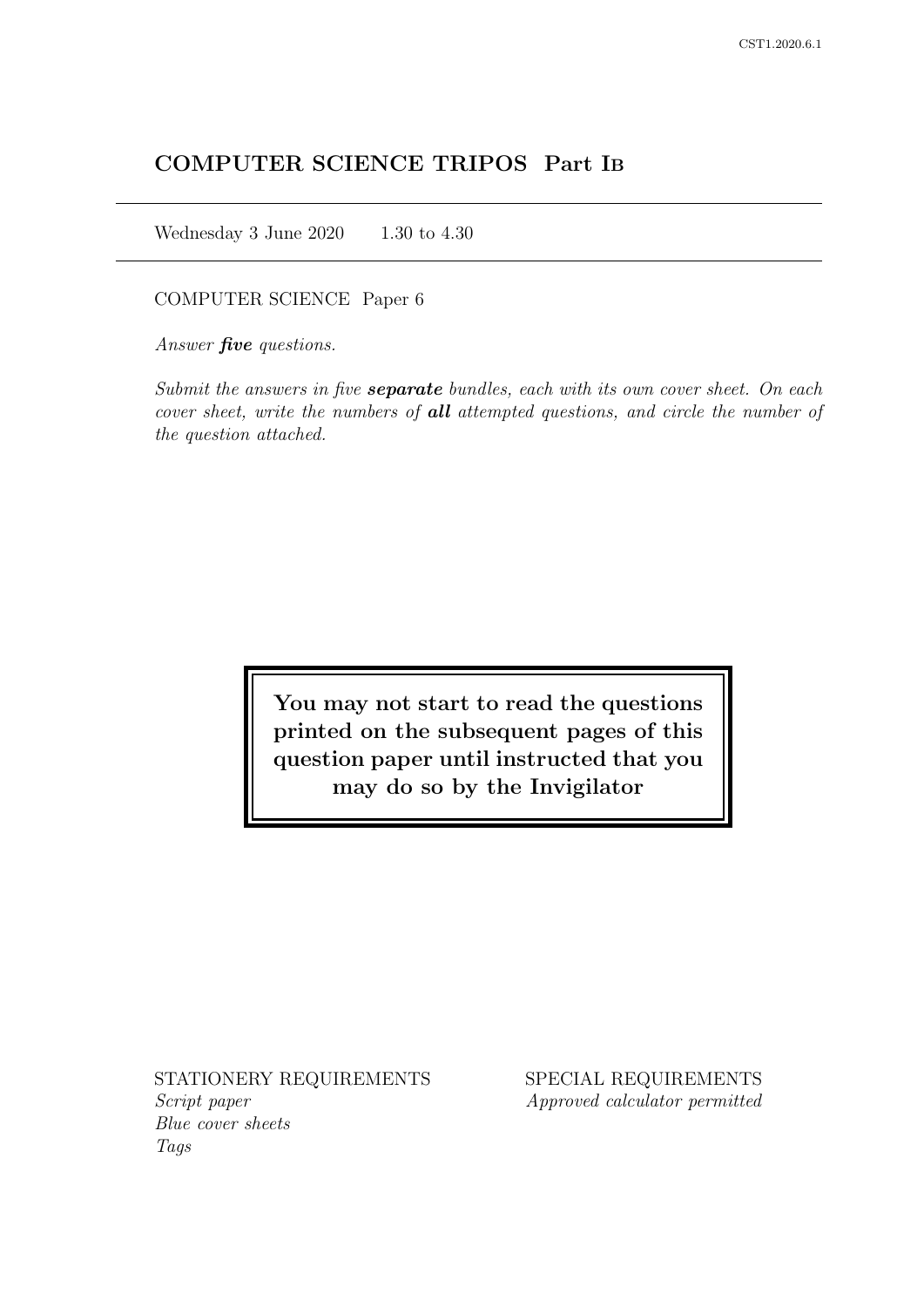#### 1 Artificial Intelligence

A neural network takes input vectors  $\mathbf{x} \in \mathbb{R}^n$ , has a single layer of hidden nodes  $h_i$ where  $i = 1, \ldots, p$ , and a single output node o.



All nodes compute the function  $z = \sigma(a)$  where

$$
a = \sum_{i=1}^m w_i z_i + w_0.
$$

Here  $z$  and  $z_i$  denote the inputs and outputs of the node, and each node has its own set of weights  $w_0, w_1, \ldots, w_m$ . Examples take the form  $(\mathbf{x}, y)$  and the error the network makes for an example is  $E(\mathbf{x}, y, \mathbf{w})$ , where **w** is the collection of all the weights in the network.

- (a) An example has been applied to the network and we know the quantity  $\delta = \partial E/\partial a$  for the output node *o*. Explain how this knowledge can be used to compute the partial derivative of  $E$  with respect to the weights for some hidden node  $h_i$ . . [8 marks]
- (b) The hidden nodes are now replaced with a different type of node, computing

$$
z_i = h_i(\mathbf{x}) = \phi(||\mathbf{x} - \mathbf{c}_i||^2)
$$

where  $\phi$  is some new function, the  $\mathbf{c}_i \in \mathbb{R}^n$  are the parameters for the new nodes, and

$$
||\mathbf{v}||^2 = \mathbf{v}^T \mathbf{v}.
$$

Give a detailed derivation of a training algorithm for this network. [12 marks]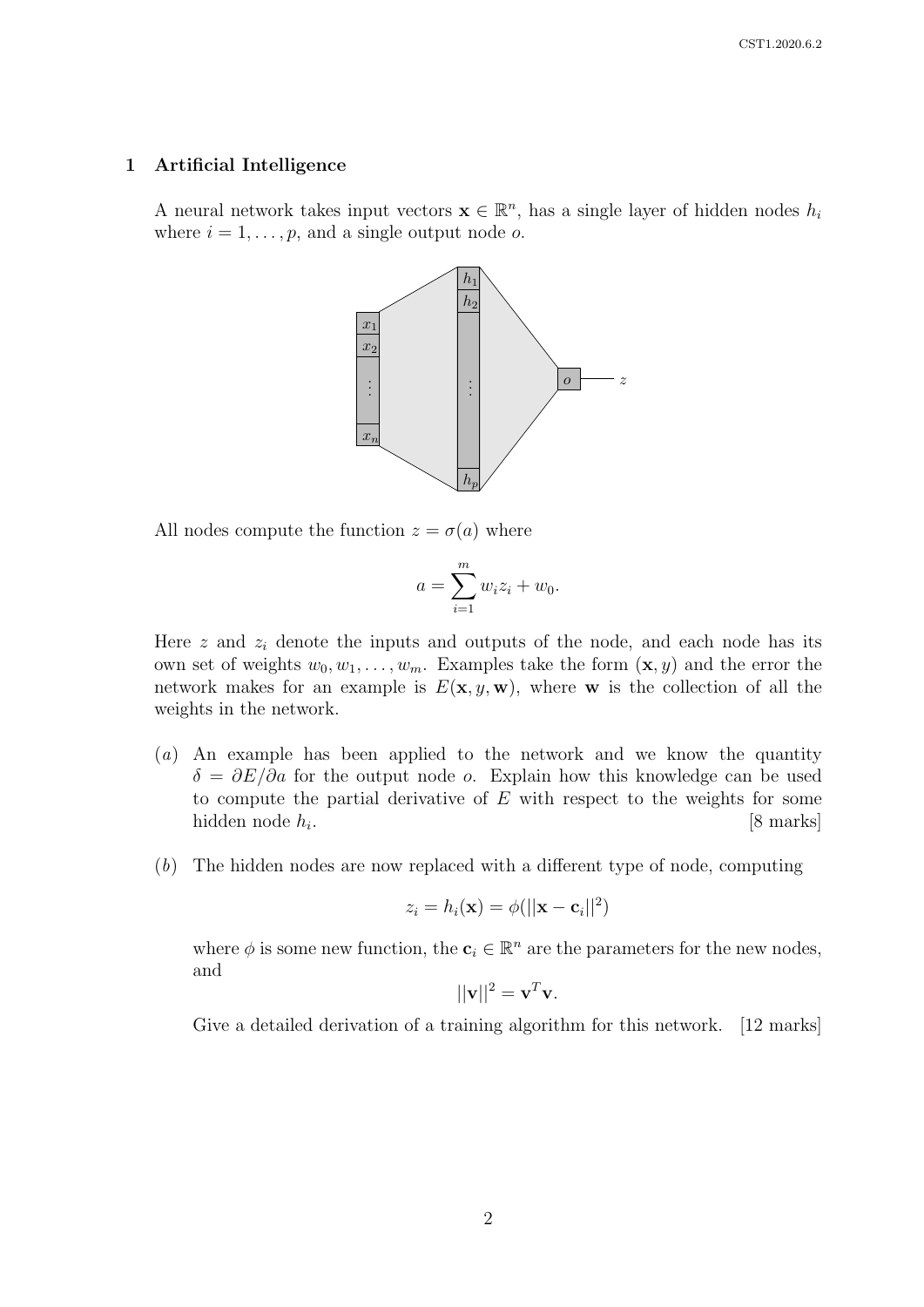# 2 Artificial Intelligence

A constraint satisfaction problem (CSP) has four variables  $V_1, V_2, V_3, V_4$ , each with domain {1, 2}. The constraints for the problem require that given any three variables exactly one must have the value 1.

- (a) Explain how this problem can be represented as a CSP that uses only binary constraints. Illustrate your answer by giving a graph representing the problem. [4 marks]
- (b) Describe how forward checking can be used to aid the search for a solution to a CSP. Illustrate your answer by showing how it applies to the problem in Part  $(a)$ , for assignments  $V_1 = 1$  followed by  $V_2 = 2$ . [4 marks]
- $(c)$  Describe the AC-3 algorithm for imposing consistency in a CSP. Include in your answer descriptions of an arc, what it means for an arc to be consistent, how a non-consistent arc can be made consistent, and the overall operation of the algorithm.  $\boxed{6 \text{ marks}}$
- (d) Consider again the problem in Part  $(a)$ . We initially have no assignments, and start by setting  $V_1 = 1$ . Explain in detail what happens if we attempt to adjust the domains to impose consistency. [6 marks]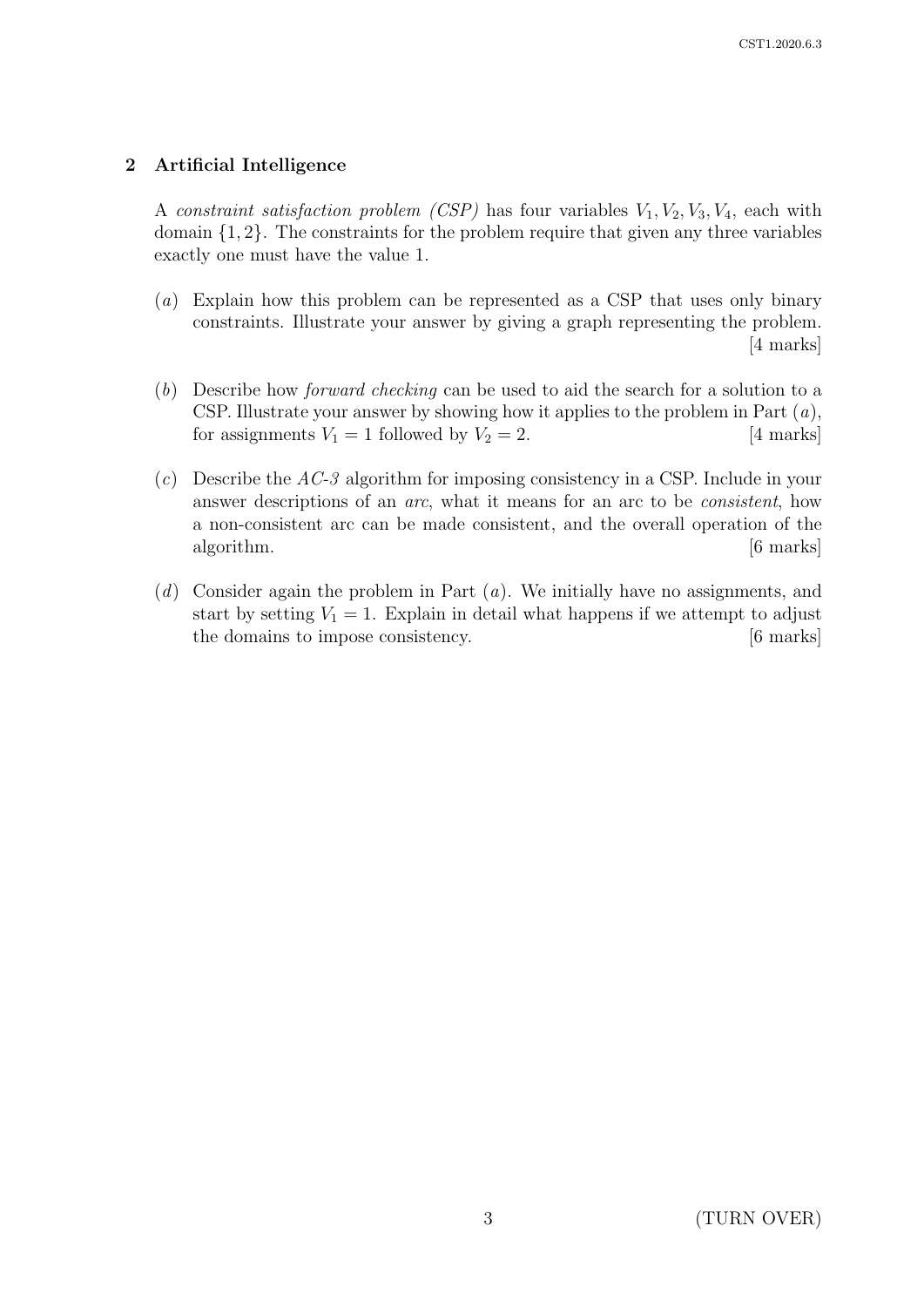### 3 Complexity Theory

Recall that, for languages A and B,  $A \leq_{P} B$  denotes that A is polynomial-time reducible to B.

- (a) Show that if  $A \leq_{P} B$  and  $B \leq_{P} C$ , then  $A \leq_{P} C$ . [3 marks]
- (b) Show that if A is NP-complete and  $A \leq_P B$  and  $B \leq_P A$ , then B is also NP-complete. [3 marks]

For any  $k \in \mathbb{N}$ , let k-EC (exact cover by k sets) denote the language coding the following decision problem.

Given a set  $X$  and a collection  $S$  of  $k$ -element subsets of  $X$ , determine if there exists a set  $C \subseteq S$  such that each  $x \in X$  appears in exactly one element of C.

(c) Show that, for each fixed k, k-EC  $\leq_P (k+1)$ -EC. [5 marks]

For each of the following statements, determine whether the it is true, false or unknown and give full justification for your answer. If the answer is unknown, the justification may be that it is equivalent to some well-known open problem. You may assume standard facts about the complexity of matching and covering problems covered in the lectures, as long as you state them clearly.

| (d) 2-EC $\leq_P 4$ -EC | $[3 \text{ marks}]$ |
|-------------------------|---------------------|
|-------------------------|---------------------|

- (e)  $4-\text{EC} \leq_P 3-\text{EC}$  [3 marks]
- (f)  $4-\text{EC} \leq_{P} 2-\text{EC}$  [3 marks]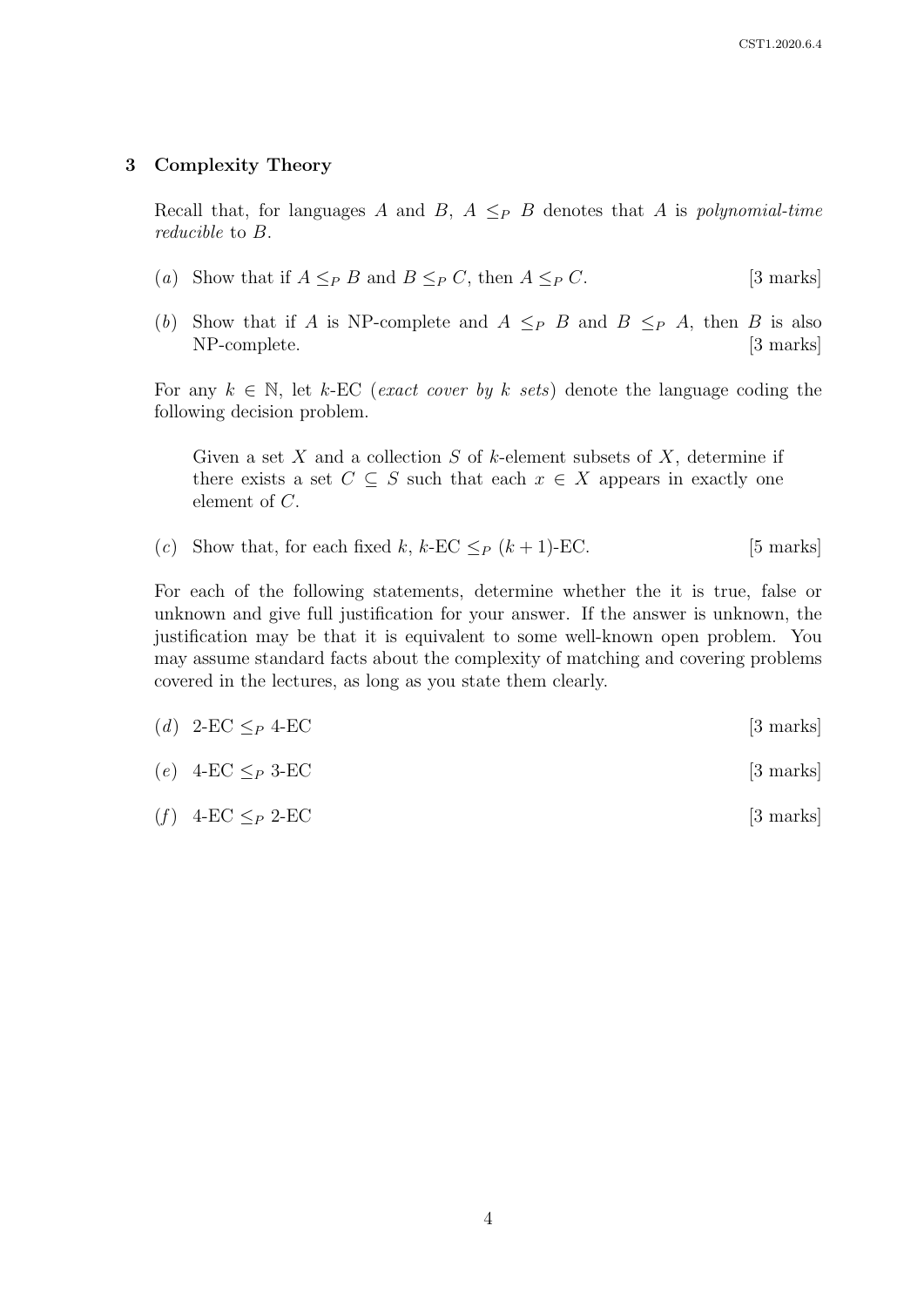# 4 Complexity Theory

Let  $f : \mathbb{N} \to \mathbb{N}$  be a *constructible* function.

- (a) Explain why NTIME(f)  $\subseteq$  SPACE(f) [4 marks]
- (b) Explain why any language  $L \in NSPACE(f)$  is also in TIME $(c^{(f(n)+\log n)})$  for some constant  $c$ . [6 marks]
- (c) A deterministic machine is a special case of a non-deterministic machine. Expain what this and the results above tell us about the inclusions among the following complexity classes:
	- L, NL, P, NP, PSpace, NPspace.

[5 marks]

(d) Savitch proved that there is an algorithm for the graph reachability problem that uses  $O((\log n)^2)$  space. What further inclusions can you derive among the above complexity classes using this fact? Explain your answer. [5 marks]

# 5 Computation Theory

- (a) Explain what it means for a partial function  $f : \mathbb{N}^n \to \mathbb{N}$  to be register machine computable and for a set of numbers  $S \subseteq \mathbb{N}$  to be register machine *decidable*. [5 marks]
- (b) A set of numbers  $S \subseteq \mathbb{N}$  is register machine *enumerable* if either S is empty, or  $S = \{f(n) \mid n \in \mathbb{N}\}\$ for some total function  $f : \mathbb{N} \to \mathbb{N}$  which is register machine computable.
	- $(i)$  Show that if S is register machine decidable, then it is register machine enumerable. [5 marks]
	- (ii) Show that if both S and its complement  $\overline{S} \triangleq \{n \in \mathbb{N} \mid n \notin S\}$  are register machine enumerable, then  $S$  is register machine decidable. [5 marks]
	- $(iii)$  Give an example of a set of numbers that is register machine enumerable, but not register machine decidable. (Any standard results about computable functions that you use should be carefully stated.) [5 marks]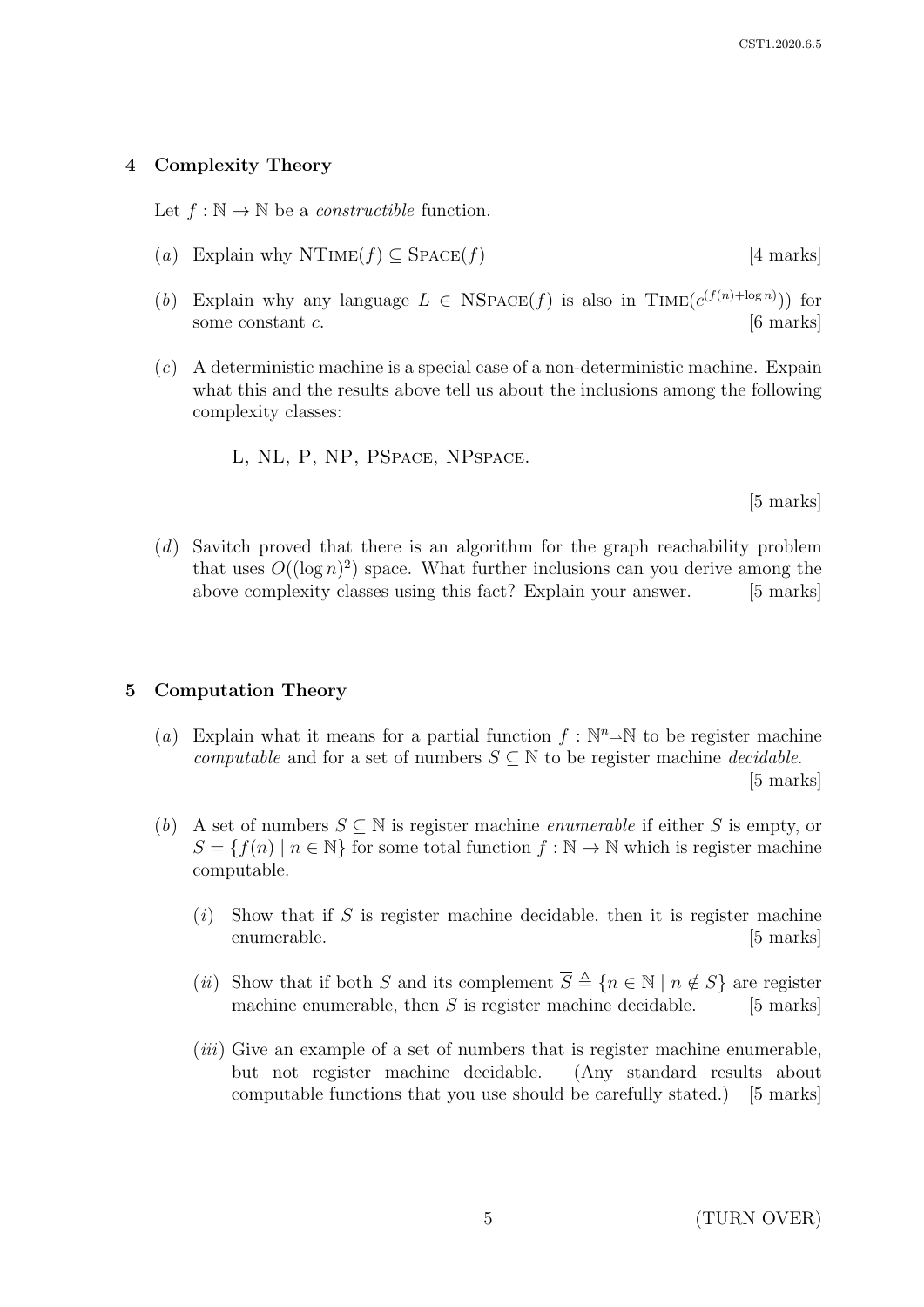#### 6 Computation Theory

- (a) Define the Church numerals for zero  $(0)$ , one  $(1)$  and for an arbitrary natural number  $(n)$ . [2 marks]
- (b) Define encodings of Booleans as  $\lambda$ -terms (True, False and If). [1 mark]
- (c) Explain what it means for a  $\lambda$  term to *represent* a number-valued partial function of n numerical arguments; do the same for one returning Boolean instead of numerical results. [3 marks]
- (d) Give  $\lambda$ -terms that represent the following functions:
	- $(i)$  successor (Succ) [1 mark]
	- (*ii*) test for zero ( $Eq_0$ ) ) [1 mark]
- (e) Define encodings of pairing and projections (Pair, Fst and Snd).  $[2 \text{ marks}]$
- (f) What function  $\mathbb{N} \to \mathbb{N}$  is represented by the following  $\lambda$ -term? Carefully justify your answer.

 $\lambda x$ . Snd $(x(\lambda y)$ . Pair(Succ(Fst y))(Fst y))(Pair  $\underline{00})$ )

[6 marks]

(g) Give with justification a  $\lambda$ -term that represents the function mapping each pair of numbers  $(m, n)$  to True if  $m \leq n$  and to False otherwise. [Hint: use the  $\lambda$ -terms from parts  $(d)(ii)$  and  $(f)$ .] [4 marks]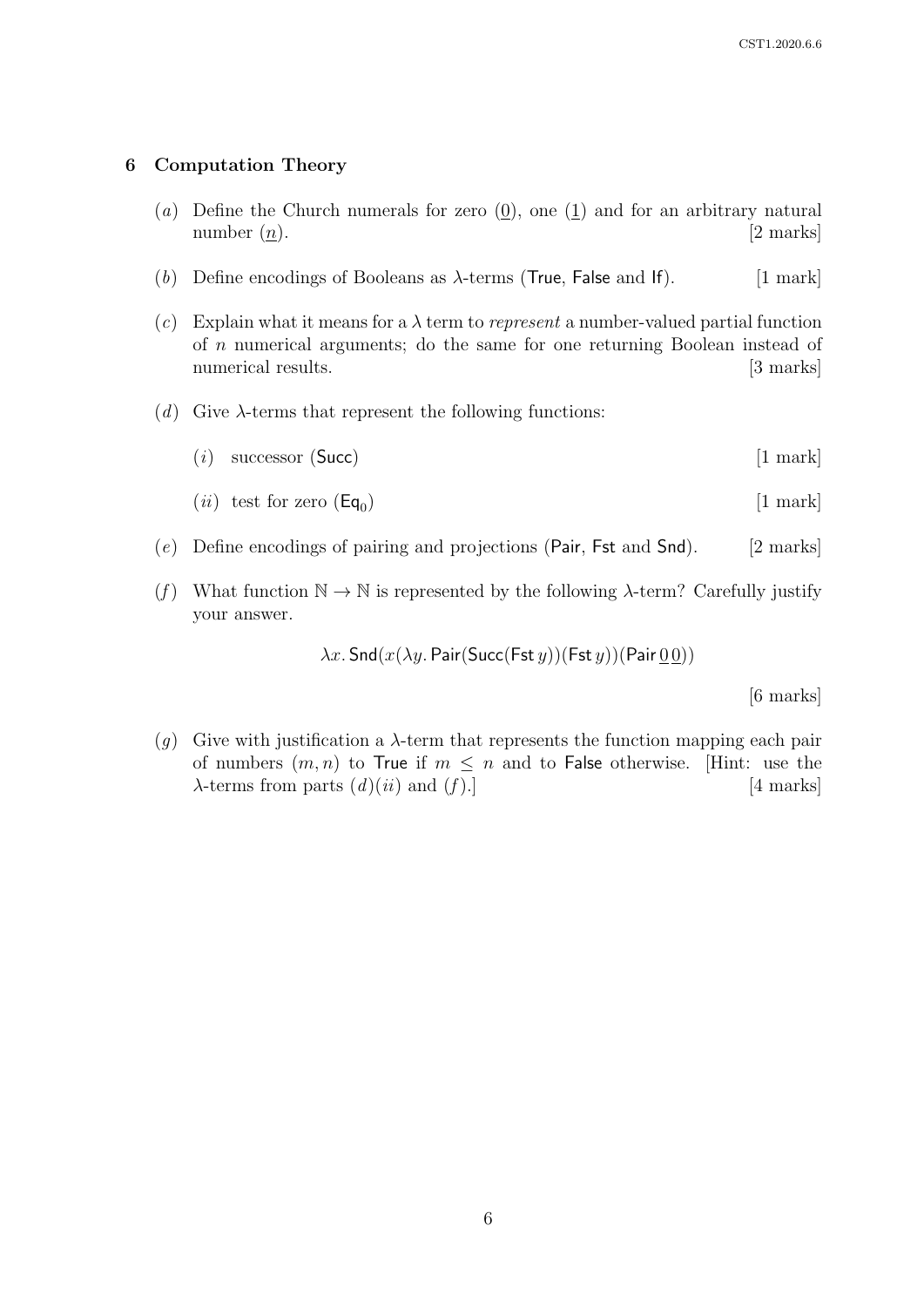#### 7 Foundations of Data Science

Consider the probability model

$$
X_0 \rightarrow X_1 \rightarrow X_2 \rightarrow X_3 \rightarrow \cdots
$$
  
\n
$$
\downarrow \qquad \qquad \downarrow \qquad \downarrow
$$
  
\n
$$
Y_1 \qquad Y_2 \qquad Y_3
$$

where  $(X_0, X_1, ...)$  is a Markov chain on state space  $\{0, 1\}$  with transition probabilities  $P_{01} = p$ ,  $P_{10} = q$ ; and where each  $Y_i$  is normally distributed with mean  $X_i$  and variance  $\sigma^2$ .

We are given a sequence of observations  $(y_1, y_2, \ldots, y_n)$ , and we wish to make an inference about the unobserved values  $(X_1, X_2, \ldots, X_n)$ . We will take  $0 \lt p \lt 1$ ,  $0 < q < 1$ , and  $\sigma > 0$  to be known, and we will assume that  $X_0$  is sampled from the Markov chain's stationary distribution.

- (a) Write out the transition matrix for the Markov chain  $(X_0, X_1, \ldots)$ . Calculate its stationary distribution. [4 marks]
- (b) Writing  $\vec{X}$  for  $(X_0, X_1, \ldots, X_n)$ , and writing  $\vec{Y}$  for  $(Y_1, \ldots, Y_n)$ , and similarly  $\vec{x}$ and  $\vec{y}$ , find expressions for

$$
\mathbb{P}(\vec{X} = \vec{x}) \quad \text{and for} \quad \mathbb{P}(\vec{Y} = \vec{y} \mid \vec{X} = \vec{x}).
$$

[4 marks]

- (c) Give pseudocode for a function  $rx(n)$  that generates a random  $\vec{X}$ . Give pseudocode to generate a weighted sample from the posterior distribution of  $\vec{X}$  conditional on the observed data  $\vec{Y} = \vec{y}$ . [8 marks]
- (d) Let  $Z = n^{-1} \sum_{i=1}^{n} X_i$ . Give pseudocode to find a 95% confidence interval for Z, conditional on the observed data  $\vec{Y} = \vec{y}$ . [4 marks]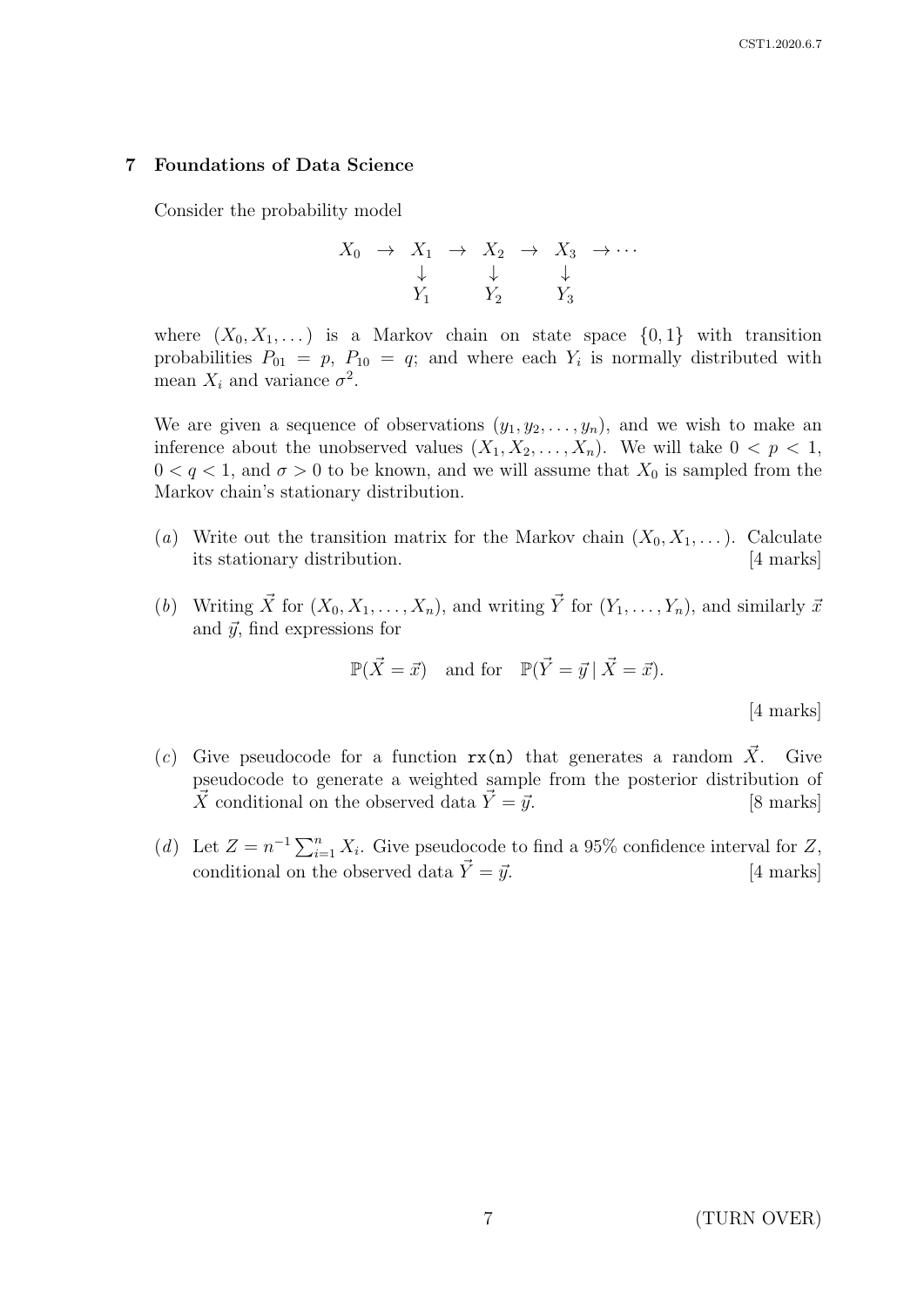#### 8 Foundations of Data Science

This table shows a summary of temperature readings from the Cambridge weather station, comparing June, July, and August in the 1970s to the 2010s. It shows the number of months in which the average maximum daily temperature was low  $(< 15.5\degree C)$ , high  $(> 18\degree C)$ , or medium. We wish to establish whether there is a signficant difference between the two rows.

|       |     | low med | high |
|-------|-----|---------|------|
| 1970s | -10 | 18      |      |
| 2010s | -5. | 14      | 11   |

Suppose that the readings are independent from month to month. Let  $p_{d,k}$  be the probability that a month's reading falls into bin  $k \in \{low, med, high\}$ , in decade  $d \in \{1970s, 2010s\}$ . The  $p_{d,k}$  are unknown parameters.

- (a) Give expressions for the maximum likelihood estimates  $\hat{p}_{d,k}$ . In your answer, you should state what is being maximized, over what variables. [3 marks]
- (b) Let the null hypothesis  $H_0$  be that the probabilities are the same in the 1970s as in the 2010s; call these common probabilities  $q_k$ . Give expressions for the maximum likelihood estimates  $\hat{q}_k$  under  $H_0$ . [2 marks]
- (c) We wish to test  $H_0$ , using the test statistic

$$
t = \sum_{d,k} \frac{(\hat{p}_{d,k} - \hat{q}_k)^2}{\hat{q}_k}.
$$

- $(i)$  Explain briefly what is meant by *parametric resampling*. Explain how to compute the distribution we'd expect to see for t, under  $H_0$ . Give pseudocode. [6 marks]
- $(ii)$  Explain what is meant by a one-sided test versus a two-sided test. Which should we use in this case? [3 marks]
- (*iii*) Give pseudocode to compute the *p*-value of this test. [3 marks]
- (d) What are some advantages and disadvantages of this count-based test, compared to a test based on linear regression? [3 marks]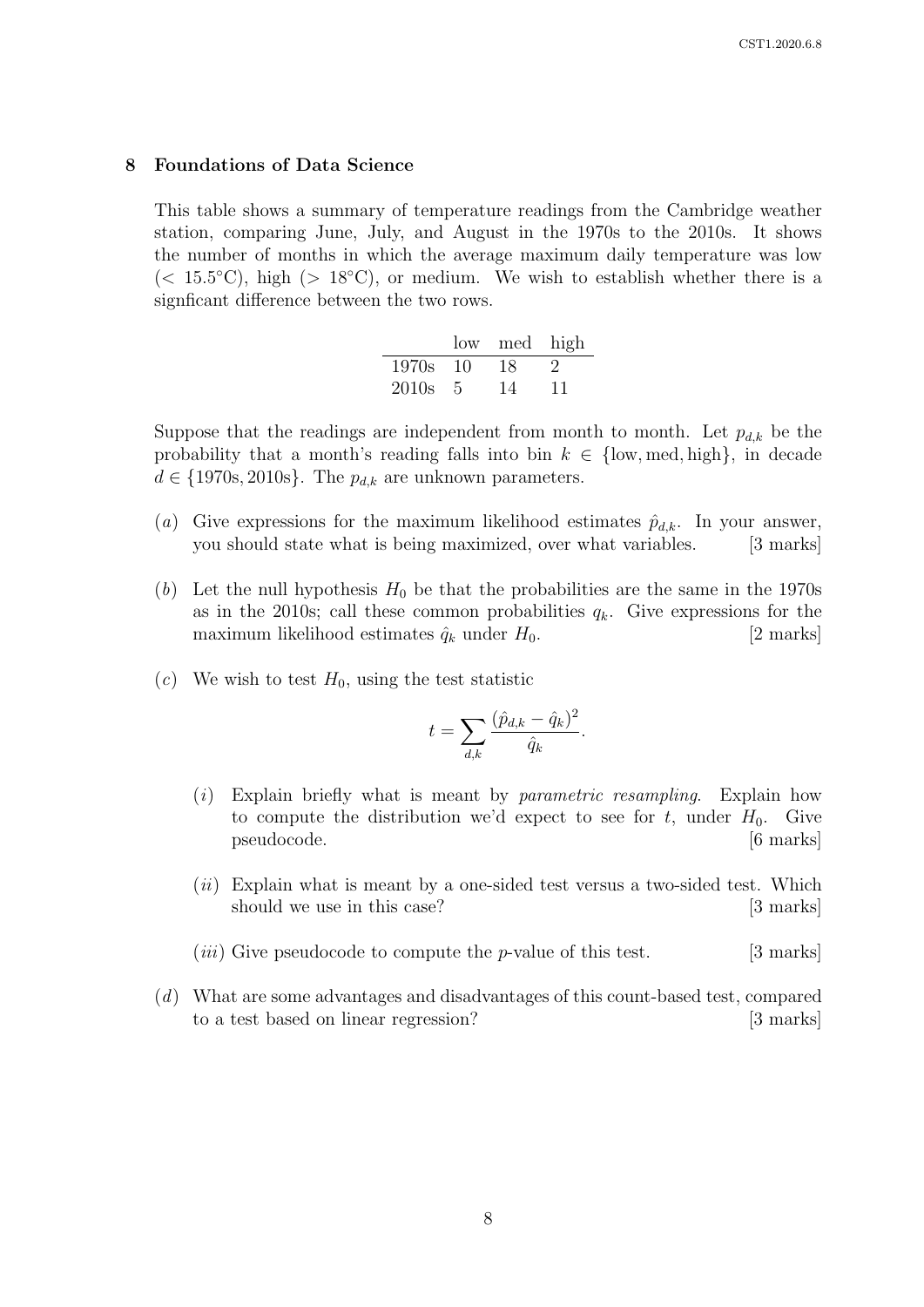# 9 Logic and Proof

- (a) In the context of automatic theorem proving, provide one-sentence definitions of each of the following concepts: satisfiable, sound, complete. You may take as given the definitions of all underlying concepts. [3 marks]
- (b) Mordred has written a resolution theorem prover, but there are bugs in his code. Very rarely, one of the following errors occurs: a literal is deleted from a clause; an entire clause is deleted; the "occurs check" of unification is not performed. Briefly describe, with justification, the consequences of each type of error.

[3 marks]

(c) For each of the following sets of clauses, either derive the empty clause or demonstrate that the set is satisfiable by exhibiting a model. Below, a and b are constants, while  $x, y$  and  $z$  are variables.

(i)

$$
{R(a)} \qquad {\neg R(x), \neg Q(f(x)), \neg R(a)} \n{Q(z), P(z)} \qquad {\neg P(y), \neg R(y)}
$$

[7 marks]

(ii)

$$
{R(a), R(b)} \qquad \{ \neg R(x), \neg Q(f(x)), \neg R(y) \}
$$
  

$$
{Q(x), \neg P(y)} \qquad \{ Q(z), P(z) \}
$$

[7 marks]